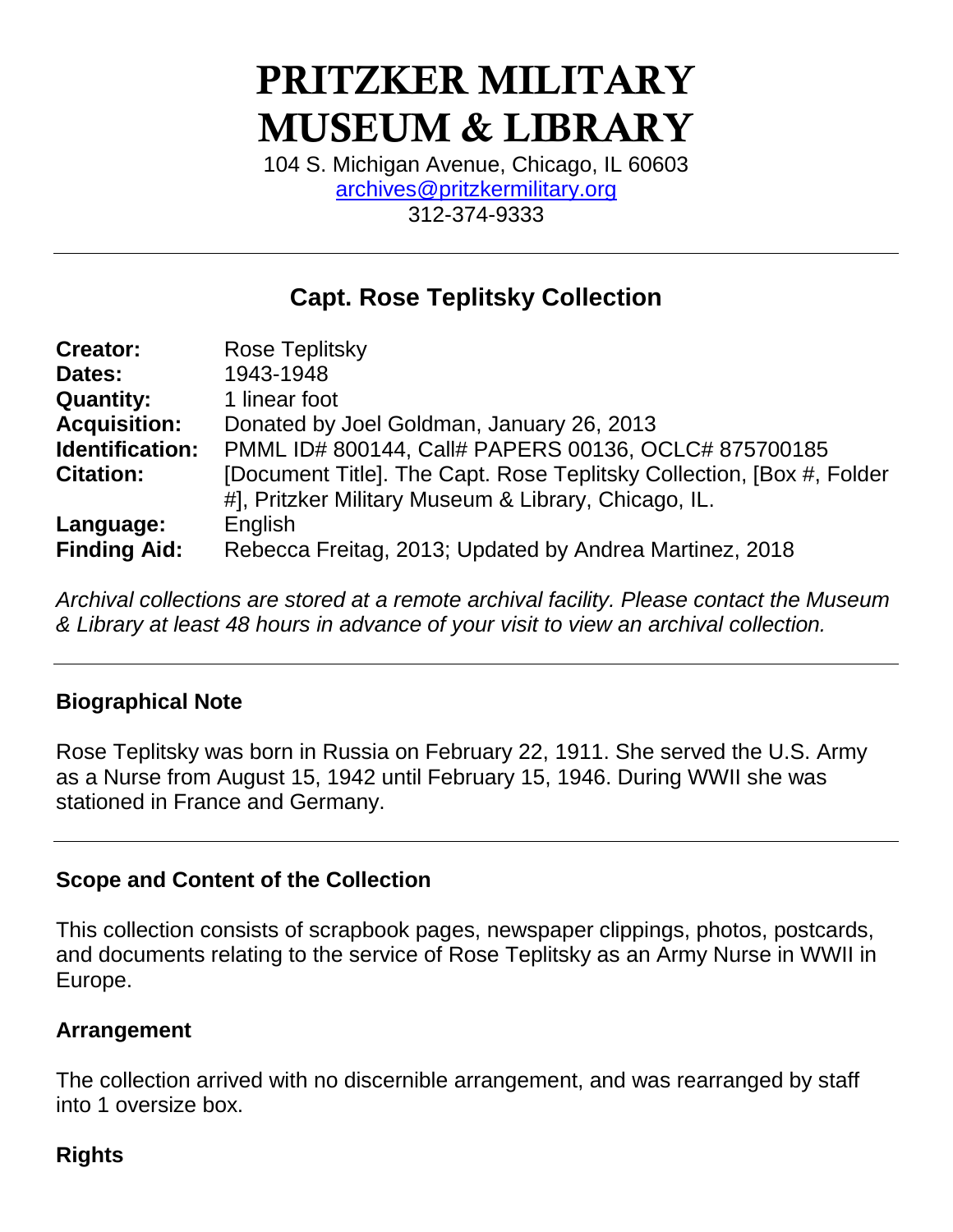Copyrights held by Joel Goldman were transferred to the Pritzker Military Museum & Library. All other rights are held by the author or publisher. Users assume responsibility for following copyright laws as established by US Code Title 17.

### **Access**

Researchers must use reproductions of valuable original documents, unless otherwise granted permission by PMML staff.

#### **Separations**

**Item ID Call Description** 800144025 Flag Memorial Case

#### **Key Subjects**

This collection is indexed under the following headings in the Library's online catalog. Researchers interested in materials about related topics, persons, or places should search the catalog using these subject headings.

#### **Names**

Teplitsky, Rose (1911-2010)

#### **Subjects**

United States. Army Nurse Corps. World War, 1939-1945--France. World War, 1939-1945--Germany.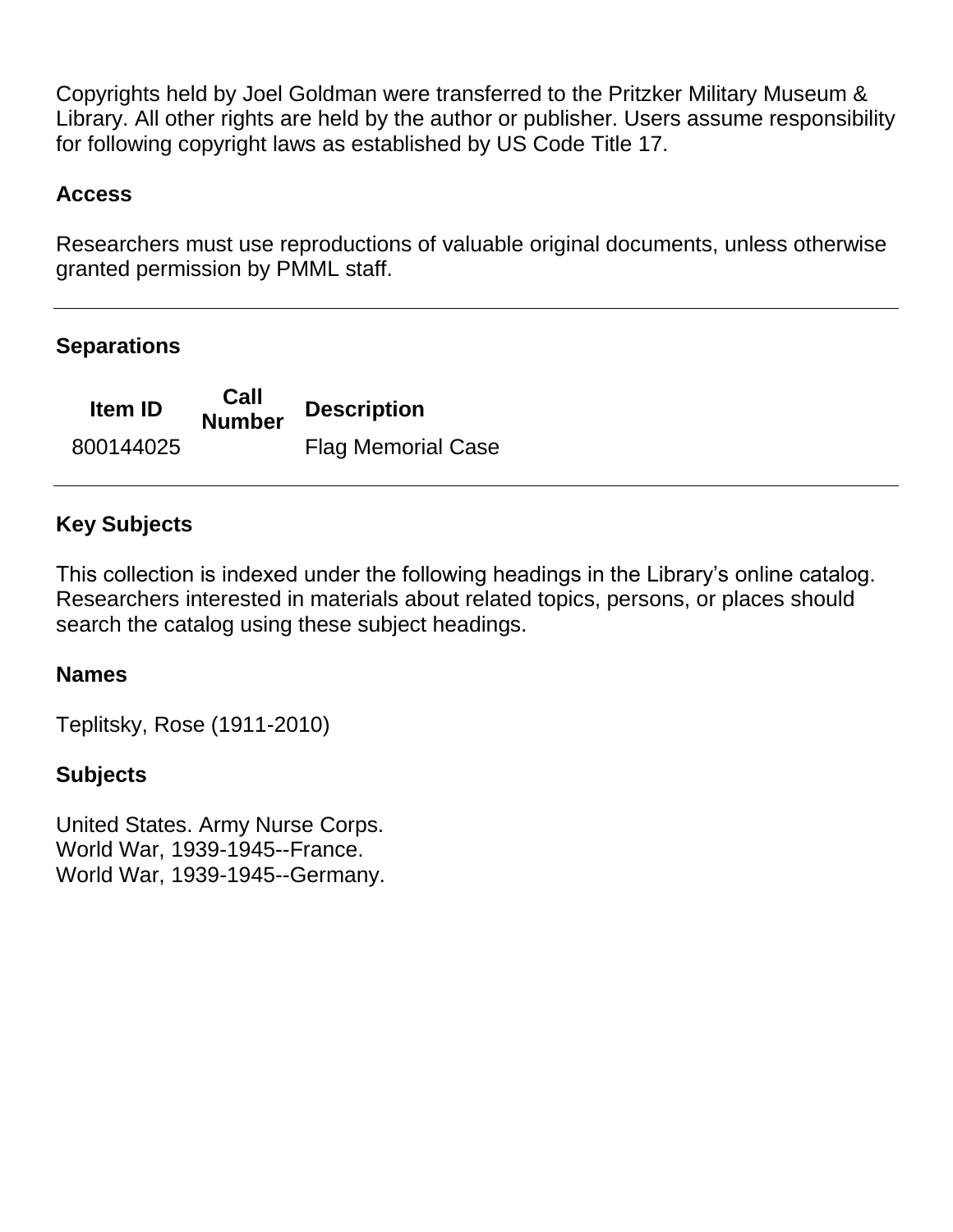## **Container List**

| Box | <b>Folder</b>  | Item ID#                                        | <b>Title</b>                                                           | <b>Dates</b> |
|-----|----------------|-------------------------------------------------|------------------------------------------------------------------------|--------------|
| 1   | 1              | 800144001                                       | <b>Scrapbook Page 1: Postcards from</b><br><b>France (Blank)</b>       | n.d.         |
|     |                | La Turbie, The Monte-Carlo Cog-Wheel<br>Railway | n.d.                                                                   |              |
|     |                |                                                 | La Turbie, Road of the Great Cornice<br>between Nice and Eze           | n.d.         |
|     |                |                                                 | <b>Paris Et Ses Merveilles</b>                                         | n.d.         |
|     |                |                                                 | La Turbie, L'Eglise et la Tour d'Auguste                               | n.d.         |
|     |                |                                                 | <b>Paris Et Ses Merveilles</b>                                         | n.d.         |
|     |                |                                                 | La Turbie, The Church and the Auguste<br>Gate                          | n.d.         |
|     |                |                                                 | La Turbie, General View and Monaco                                     | n.d.         |
|     |                |                                                 | Monte Carlo, Les Jardins et le Casino                                  | n.d.         |
|     | $\overline{2}$ |                                                 | Page 2: Postcards to Rose Teplitsky<br>from American G.I.'s in America | 1943-1944    |
|     |                |                                                 | Greetings from Army Air Force<br>Navigation School, San Marcos, Texas  | n.d.         |
|     |                |                                                 | Reinforcements Needed to Guard the<br><b>Rear Postcard</b>             | n.d.         |
|     |                |                                                 | So We'll Meet Again, Buy More War<br><b>Bonds Postcard</b>             | 9-Nov-43     |
|     |                |                                                 | Houston Street Looking East, San<br>Antonio, Texas Postcard            | 29-Apr-44    |
|     |                |                                                 | <b>YMCA Coffeyville, Kansas Postcard</b>                               | 18-Dec-43    |
|     |                |                                                 | Post Hospital, Chanute Field, Rantoul,<br><b>Illinois</b>              | 10-Nov-43    |
|     | 3              |                                                 | Page 3: Postcards to Rose Teplitsky<br>from American G.I.'s in America | 1943-1944    |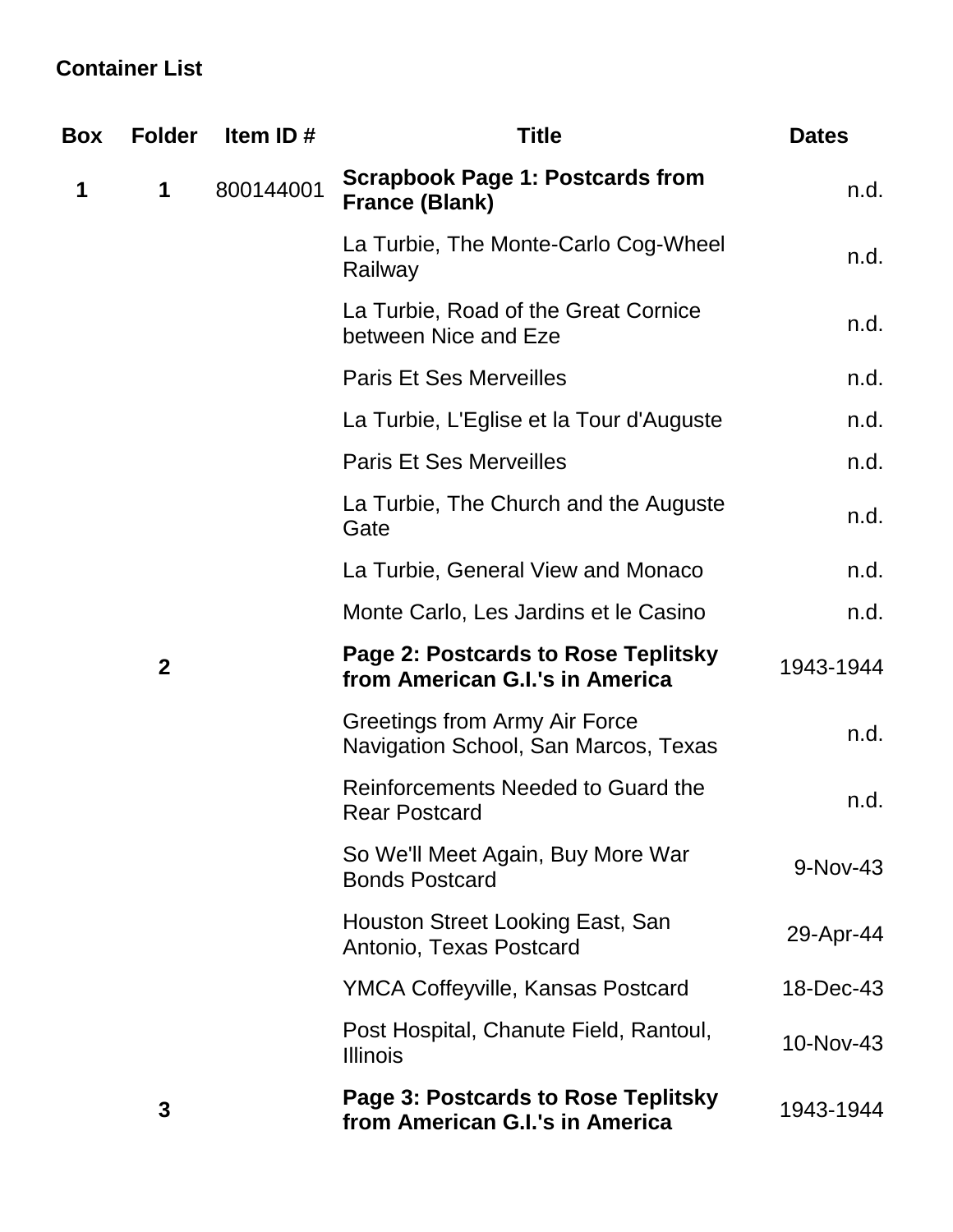|   | Hotel Fort Des Moines, Des Moines,<br>Iowa                                                                     | 5-Mar-44      |
|---|----------------------------------------------------------------------------------------------------------------|---------------|
|   | Old Absinthe House, 234 Bourbon St.,<br>New Orleans, Louisiana                                                 | 13-Jul-43     |
|   | Keep Your Chin Up--And Everything'll<br>Come Out All Alright!                                                  | 25-Mar-44     |
| 4 | Page 4: Postcards to Rose Teplitsky<br>from American G.I.'s in America and<br>blank postcards from Monte Carlo | 1944-1945     |
|   | The New Hiawatha Bar, Stanton's Palm<br>Garden, Wisconsin Dells, Wisconsin<br>(Blank)                          | n.d.          |
|   | Monte Carlo, Les Terrasses Et Le Cap<br>Martin (Blank)                                                         | n.d.          |
|   | Part of the Ever Growing Skyline Of New<br>Orleans, Louisiana                                                  | 8-Mar-44      |
|   | Kelley Field, San Antonio Air Depot, San<br>Antonio, Texas                                                     | $4$ -Feb-44   |
|   | <b>Versailles Et Ses Merveilles</b>                                                                            | 14-Aug-45     |
|   | La Cote d'Azur (blank)                                                                                         | n.d.          |
| 5 | Page 5: Photos with and from G.I.'s                                                                            | 1945          |
|   | Thanksgiving Day                                                                                               | <b>Nov-45</b> |
|   | "Orange Holding Down a Wall,"<br>Germany                                                                       | May-45        |
|   | "Dick and I"                                                                                                   | 23-Nov-45     |
|   | Two men                                                                                                        | 22-Nov-45     |
|   | "Me-Unaware," Rue de Republique,<br><b>Marseilles</b>                                                          | 12-Sep-45     |
|   | "Germany V-E Day. To Rose- The only Lt.<br>I can say love and kisses to -Orange                                |               |

**4**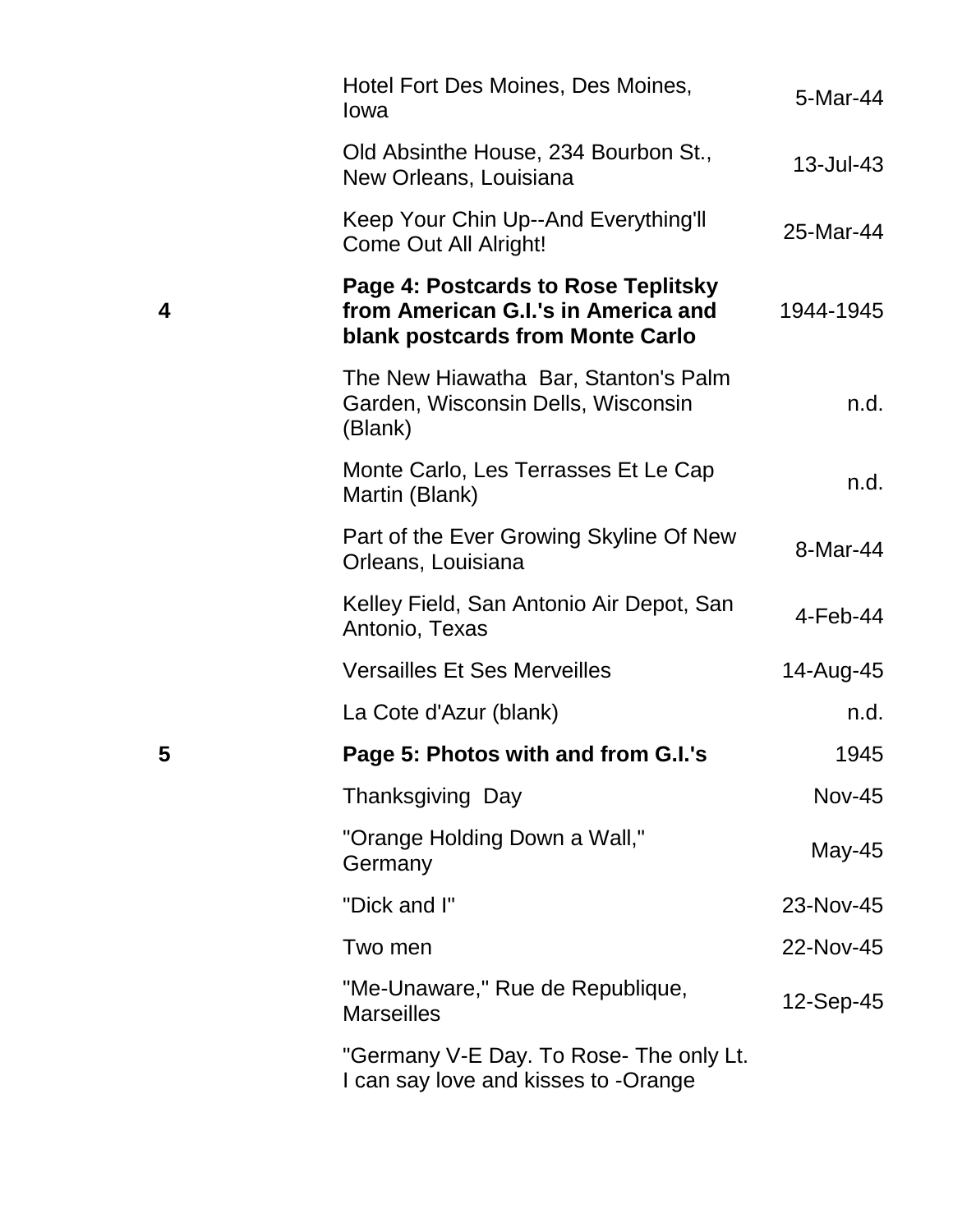|   | "Ray Becker- after hard night," "Becker-<br>R.A. down for the count after a hard<br>night"               | Jun-45     |
|---|----------------------------------------------------------------------------------------------------------|------------|
| 6 | Page 6: Photos with G.I.'s                                                                               | 1944-1945  |
|   | "Woody- my chum, Lt. Blewd, me, Irma<br>Berger & Lt. Rich, Lt. Stackewiz- my<br>date (now Capt.), Kutch" | n.d.       |
|   | "Munich, Germany"                                                                                        | n.d.       |
|   | "Orange- Holding down the grass,<br>Germany"                                                             | May-45     |
|   | <b>Three Soldiers</b>                                                                                    | 22-Nov-45  |
|   | "San Antonio" Rose and a man                                                                             | 11-Nov-44  |
|   | "Ann's Brother- Hi ya girls!"                                                                            | n.d.       |
| 7 | Page 7: Photos and Postcards Part 1                                                                      | 1945       |
|   | "Hodges Bridge, Rhine River                                                                              | $1-Apr-45$ |
|   | 2 men and 2 women, blurry                                                                                | n.d.       |
|   | Postcard "Borgmestergaarden" to Rose<br><b>Teplitsky</b>                                                 | 18-Oct-45  |
|   | Cannes Postcard (Blank)                                                                                  | n.d.       |
|   | Photograph of a Soldier                                                                                  | 17-Nov-45  |
|   | "Ray Becker Posing," "Leverhulme,<br>Germany, Rosie-Muchas Besas-Ray"                                    | 12-Jun-45  |
|   | "Hugs Rosie" Photograph                                                                                  | n.d.       |
| 8 | <b>Scrapbook Pages Part 1</b>                                                                            | 1945       |
|   | Page 8: "Life in the Philippines" poem                                                                   | n.d.       |
|   | Page 9: Photographs of Rose with<br>others, and novelty photographs                                      | n.d.       |
|   | Loose Paper: The Stars and Stripes<br><b>Paris Edition "Peace"</b>                                       | 14-Aug-45  |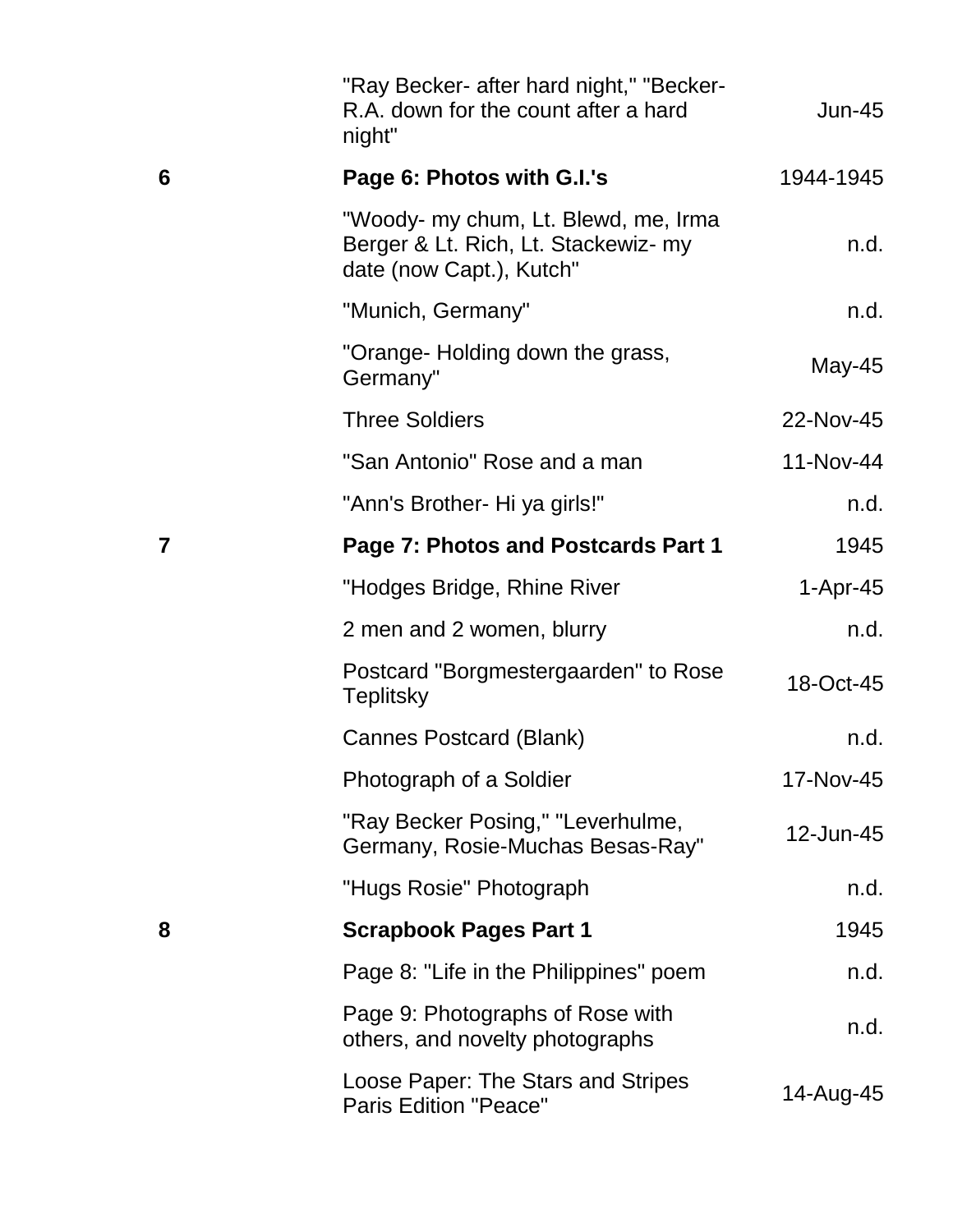|    | Page 10: Photographs, News clipping,<br>U.S. Army Paris Guide          | 1945       |
|----|------------------------------------------------------------------------|------------|
|    | Page 11: Postcards from La Turbie<br>(Blank)                           | n.d.       |
| 9  | Page 12: Photos and Pamphlets                                          |            |
|    | "Germany- Orange is on the left"                                       | May-45     |
|    | "French Trains," "Rest Period Aboard<br>Train"                         | $Sep-45$   |
|    | "Hodges Bridge"                                                        | Apr-45     |
|    | U.S. Army U.S.A.T. "Thomas H. Barry"<br><b>Saloon Mess Dinner</b>      | $7-Dec-45$ |
| 10 | Page 13: Rosalinda Program and<br><b>Photos</b>                        | 1945       |
|    | "Rhine River"                                                          | Apr-45     |
|    | "85th Evac. Hosp.-Entrance, Bensbury,<br>Germany                       | May-45     |
|    | 83rd Division Special Service/U.S.O.<br>Camp Shows "Rosalinda" program | n.d.       |
| 11 | <b>Scrapbook Pages Part 2</b>                                          |            |
|    | Page 14: Snapshots and Novelty Photos<br>from France                   | n.d.       |
|    | Page 15: Snapshots and Novelty Photos<br>from France                   | n.d.       |
|    | Page 16: Novelty Photos from France                                    | n.d.       |
|    | Page 17: Snapshots and Novelty Photos<br>from France                   | n.d.       |
|    | Page 18: Novelty Photos from France                                    | n.d.       |
|    | Page 19: Rose Tapp, R.N. Sign                                          | n.d.       |
|    | Page 20: Photos and Novelty Photos<br>from France                      | n.d.       |
|    | Page 21: Novelty Photos from France                                    | n.d.       |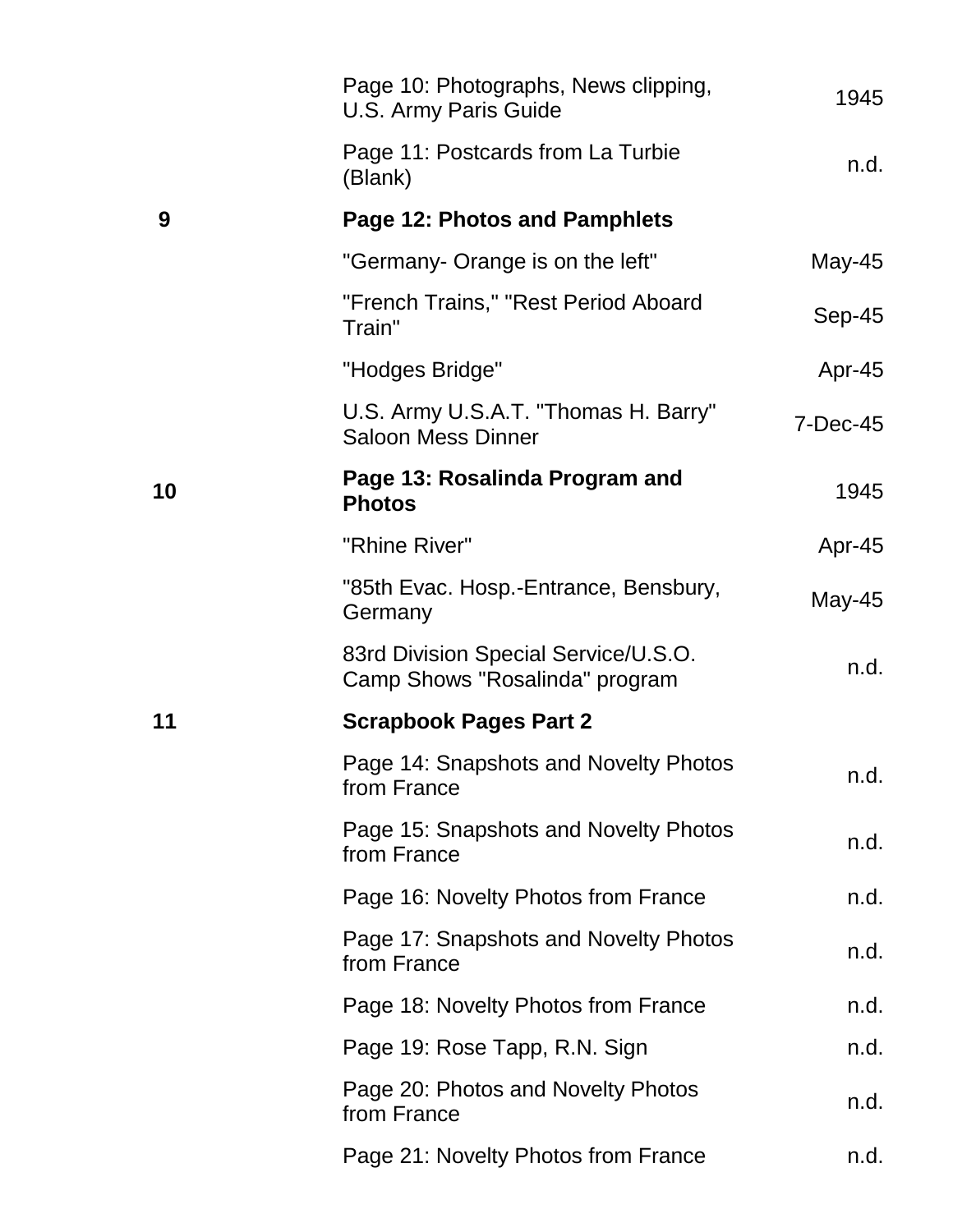|    |           | Page 22: Western Union Telegram from<br><b>Jerry Westen</b>                | 11-Aug-48 |
|----|-----------|----------------------------------------------------------------------------|-----------|
|    |           | Loose Paper: Theatre National De<br>L'Opera Booklet for La Flute Enchantee | n.d.      |
|    |           | Loose Paper: Comic Strip                                                   | n.d.      |
|    |           | Loose Paper: The Stars and Stripes<br>Liege Edition "FDR Dead"             | 13-Apr-45 |
|    |           | Page 23: News clippings and Novelty<br><b>Photos from France</b>           | 1945      |
|    |           | Page 24: Snapshots and Novelty Photos<br>from France                       | n.d.      |
| 12 |           | <b>Miscellaneous Photos</b>                                                | 1945      |
|    |           | 800144002 Portrait of Rose Teplitsky                                       | n.d.      |
|    |           | 800144003 85th Evac. Hosp. Bensbury, Germany                               | May-45    |
|    |           | 800144004 Photo of Rose Teplitsky in Marseilles                            | Sep-45    |
| 13 |           | <b>Postcards from France and Germany</b>                                   | n.d.      |
|    |           | 800144005 La Turbie, Augustus's Trophy (Blank)                             | n.d.      |
|    |           | 800144006 Scenic Germany (Blank)                                           | n.d.      |
|    | 800144007 | La Turbie, General View of the<br><b>Principality of Monaco (Blank)</b>    | n.d.      |
|    | 800144008 | La Turbie, An Old Street (Blank)                                           | n.d.      |
|    | 800144009 | Monaco Postcard (Blank)                                                    | n.d.      |
|    | 800144010 | Eze, View on the Village and the Cupe<br>Ferrat (Blank)                    | n.d.      |
|    | 800144011 | Le Vesinet, La Façade Principale<br>(Blank)                                | n.d.      |
|    | 800144012 | Le Vesinet, Vue generale de la Cour<br>d'honneur (Blank)                   | n.d.      |
|    | 800144013 | La Turbie, Augustus's Tower (after an<br>old picture) (Blank)              | n.d.      |